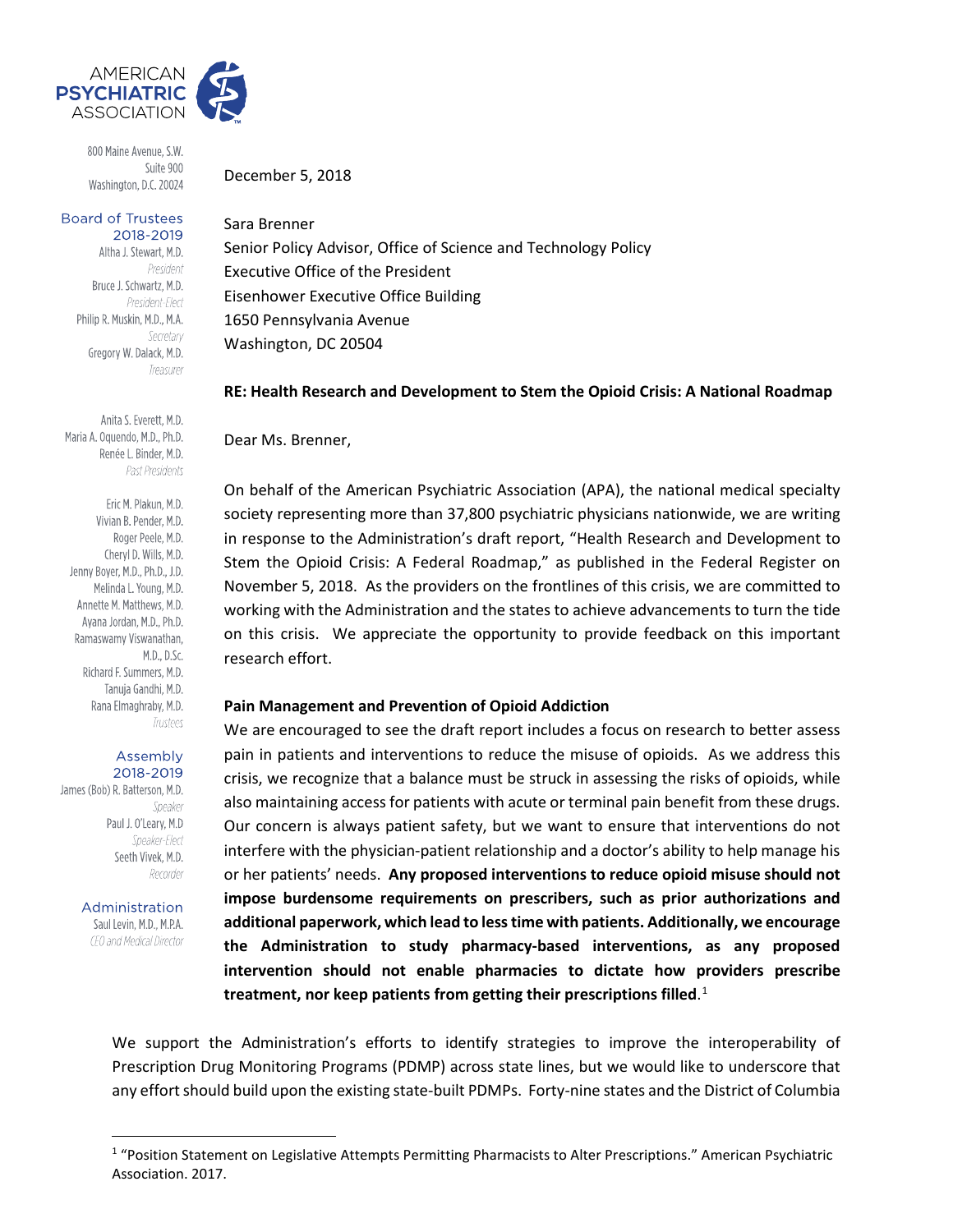currently operate PDMPs[2](#page-1-0) tailored to their specific state needs, and we encourage collaboration with state leaders to leverage the local infrastructure for better communications across state lines. One concern we have about the current reporting standards in PDMPs is that not all dispensed medications, such as methadone, have to be reported. If a provider does not realize that such information is not included, and the provider does not obtain a full history from the patient, the provider may inadvertently prescribe medication that could interact with the medication not reported in the PDMP and harm the patient. As the Administration focuses its research in this area, **we recommend that all PDMPs include a notice to providers that clearly states the drugs excluded from the program so providers can better understand the limitations of the reported information.**

# **Treatment of Opioid Addiction and Withdrawal**

 $\overline{a}$ 

We are pleased to see the Administration's draft report prioritize research in treatment for opioid use disorder (OUD), and specifically highlight efforts to define best practices for treating pregnant and breastfeeding women with OUD. This vulnerable patient population needs comprehensive care for both immediate and long-term symptoms, in order to restore a healthy maternal-infant relationship and improved functioning in the mother. The initiation or continuation of Medication Assisted Treatment (MAT) is essential and should be provided for pregnant and breast-feeding women with OUD. Further, we strongly recommend that substance use disorder treatment programs maintain, affiliate, or develop special program initiatives for pregnant, breastfeeding, and newly-delivered women that provide effective, culturally congruent, and collaborative care to assist the mother-infant dyad especially in the critical developmental period of the first 12 months following delivery.

We also support the Administration's focus on conducting research to inform the development of clinical best practices, and we encourage you to examine the barriers providers face in delivering OUD treatment. As an active partner in SAMHSA's Providers' Clinical Support System, a program that has trained over 130,000 providers on the most effective MAT, we know there have been bold efforts to greatly improve the number of trained providers (including physician assistants and nurse practitioners). However, many providers are not prescribing to their maximum capacity: 275 patients per physicians and 100 patients per physician assistants and nurse practitioners. In fact, a 2015 study reported that 48.1% of waivered physicians were prescribing buprenorphine to five patients or fewer.<sup>3</sup> Another study estimated that roughly half of individuals with OUD would be treated if all opioid treatment providers were prescribing to their permitted capacity.<sup>[4](#page-1-2)</sup> We encourage the Administration to assess this disconnect among providers.

As the Administration looks to innovative strategies to enhance access to care, we also urge you to study how the Collaborative Care Model (CoCM) can be implemented to treat OUD in primary care settings. We applaud the National Institute of Health's announcement to study the model to meet the needs of individuals with OUD as part of its Helping to End Addiction Long-term (HEAL) Initiative. Three decades of research and over 80 randomized controlled trials have identified the CoCM as delivering high quality

<span id="page-1-0"></span><sup>&</sup>lt;sup>2</sup> Vestal, Christine. ["In Opioid Epidemic, States Intensify Prescription Drug Monitoring."](http://www.pewtrusts.org/en/research-and-analysis/blogs/stateline/2017/12/29/in-opioid-epidemic-states-intensify-prescription-drug-monitoring) December 2017.

<span id="page-1-1"></span><sup>3</sup> Sigmon SC. The Untapped Potential of Office-Based Buprenorphine Treatment. JAMA Psychiatry. 2015; 72(4): 395–396. doi:10.1001/jamapsychiatry.2014.2421

<span id="page-1-2"></span><sup>4</sup> Jones, C. M., Campopiano, M., Baldwin, G., & McCance-Katz, E. (2015). National and state treatment need and capacity for opioid agonist medication-assisted treatment. American Journal of Public Health. 105(8).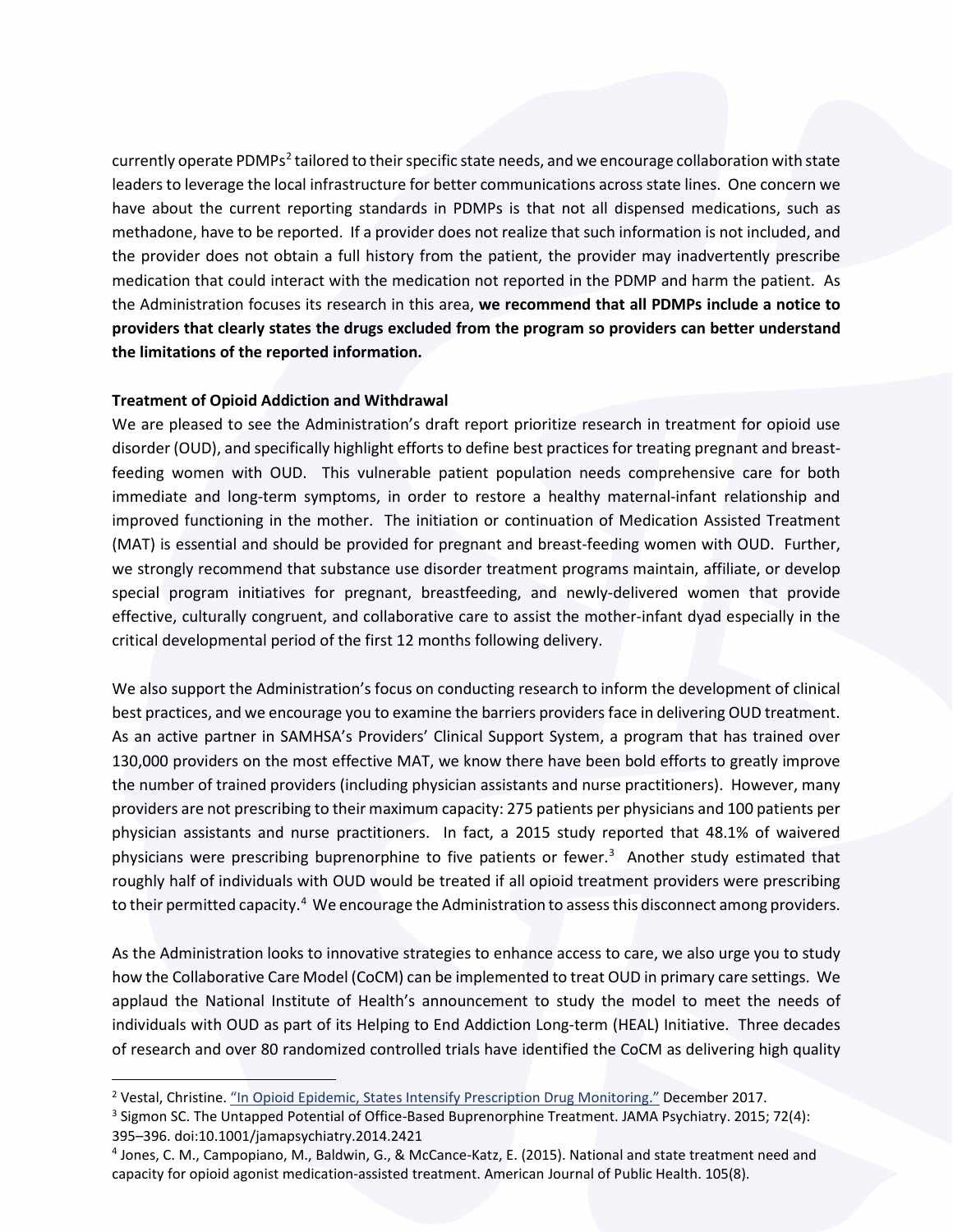care coordination of mental health and substance use disorders in and primary care, which is proven to reduce costs, improve access to mental health and substance use services and improve provider satisfaction. This model was recognized by CMS as a validated model and recently created new CPT codes for payment of this model of care. A CoCM team is led by a primary care provider and includes a behavioral health care manager and a consulting psychiatrist. The team implements a measurementguided care plan and focuses attention on patients not meeting their clinical goals. The psychiatric consultant will review each patients progress and make treatment recommendations as needed. The ability to leverage the psychiatric consultant by one or more PCPs allows more patients to be covered by one psychiatrist. The evidence base for treating substance use disorders indicates that regular follow-up, medication-assisted treatment, psychosocial interventions, promotion of medication adherence, and case management are important features for successful treatment.

#### **Overdose Prevention and Recovery**

 $\overline{a}$ 

Among the most promising areas of research outlined in the Administration's draft report is a focus on determining how to prevent overdose and best support recovery. We support the report's focus on developing novel vaccines, devices and medication to prevent opioid overdoses, as well as tools to detect patient use of novel synthetic opioids. The report also outlines research on access to and the delivery of overdose reversal products. There is mounting evidence that naloxone can save lives and it is a critical public health tool that should be widely available to communities around the country. To better coordinate its distribution and effectiveness to save lives, we encourage you to study the general public's understanding of the medication and the impact of standing pharmacy orders, which would allow all individuals to obtain this medication without a prescription. Additionally, as you work to identify trends in fatal and non-fatal overdoses, we urge you to consider that patients are particularly vulnerable following an overdose and transitioning from care, for example, from the emergency room, jail,<sup>[5](#page-2-0)</sup> or rehabilitation<sup>[6](#page-2-1)</sup>. We recommend the research include a focus on best practices for warm handoffs to connect patients with a heightened risk of overdose to the community resources they need.

**We also encourage the Administration to study recovery methods that include treatment for cooccurring mental and/or physical conditions.** As noted in the draft report, many individuals with addiction and/or mental disorders have experienced a significant level of trauma and/or Adverse Childhood Experiences (ACE) (an ACE can be defined as exposure to emotional, physical, or sexual abuse and other adverse conditions, such as poverty). Research highlights that experiencing ACEs is not only associated with an increased risk of substance use and/or other mental health disorders, but also with poor health outcomes in adulthood.<sup>[7](#page-2-2)</sup> It is critical that patients be treated wholly to improve recovery outcomes, and we reiterate the importance of this area of research.

<span id="page-2-0"></span><sup>5</sup> Sarah E. Wakeman BA, Sarah E. Bowman BA, Michelle McKenzie MPH, Alexandra Jeronimo BA & Josiah D. Rich MD, MPH(2009). "Preventing Death Among the Recently Incarcerated: An Argument for Naloxone Prescription Before Release." *Journal of Addictive Diseases*, 28:2, 124-129.<br><sup>6</sup> Wines JD, Saitz R, Horton NJ, Lloyd-Travaglini C, Samet JH. "Overdose after detoxification: a prospective study."

<span id="page-2-1"></span>*Drug Alcohol Depend*. 2007; 89:161–9.

<span id="page-2-2"></span><sup>7</sup> Monnat SM, Chandler RF. "Long-term physical health consequences of adverse childhood experiences." *Sociologically Quarterly*. 2015; 56(4): 723–752.